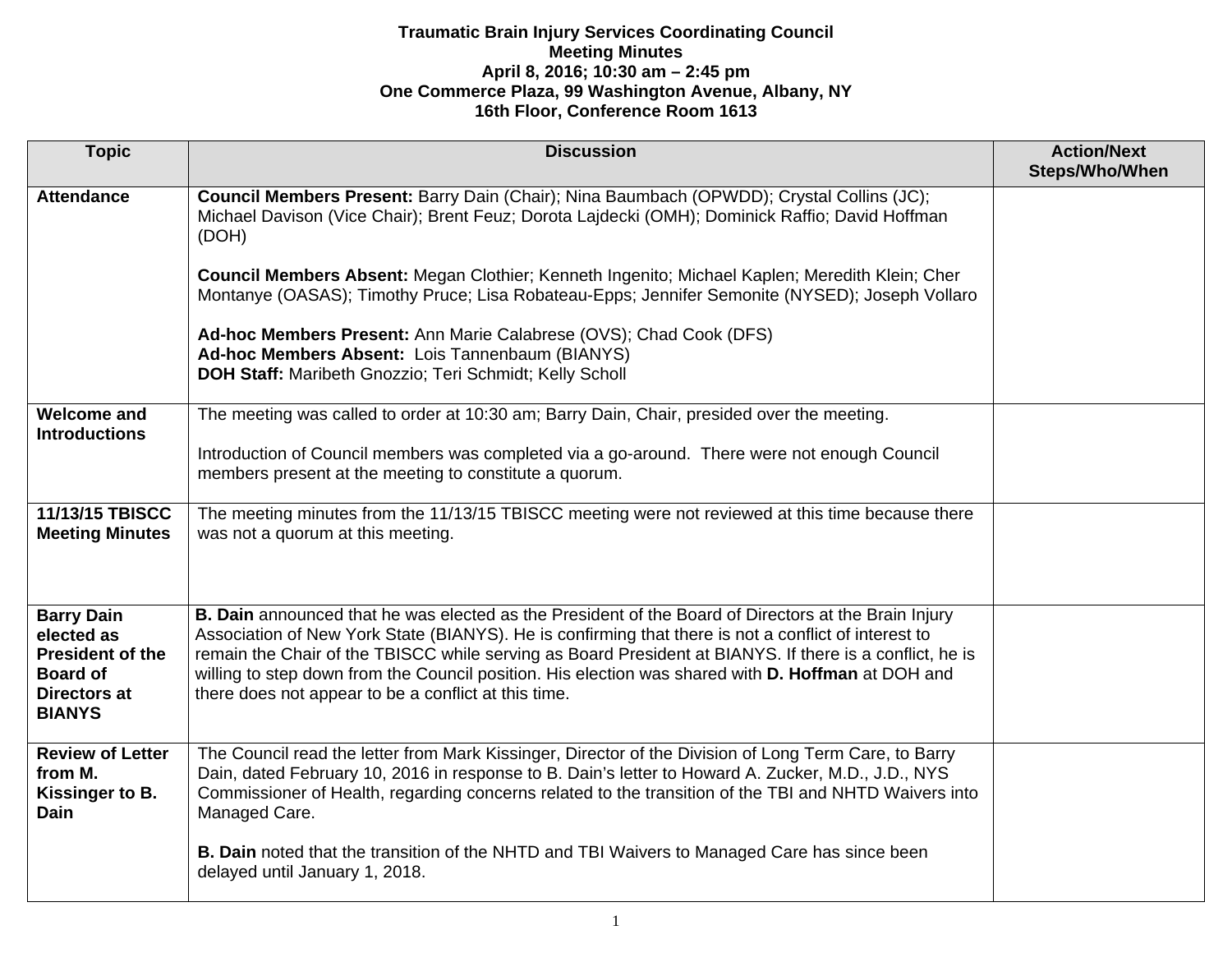|                                                         | <u>1981 - 1991, OUINGIGHUG ROUIN 1919</u>                                                                                                                                                                                                                                                                                                                                                                                                                                                                                                                                                                                                                                                                                                                                                                                                                                                                                                                                                                                                                                                                                                                                                                                                                                                                                                                                                                                                                                                                                                                                                                                                                                                                                                                                |                                                                                      |
|---------------------------------------------------------|--------------------------------------------------------------------------------------------------------------------------------------------------------------------------------------------------------------------------------------------------------------------------------------------------------------------------------------------------------------------------------------------------------------------------------------------------------------------------------------------------------------------------------------------------------------------------------------------------------------------------------------------------------------------------------------------------------------------------------------------------------------------------------------------------------------------------------------------------------------------------------------------------------------------------------------------------------------------------------------------------------------------------------------------------------------------------------------------------------------------------------------------------------------------------------------------------------------------------------------------------------------------------------------------------------------------------------------------------------------------------------------------------------------------------------------------------------------------------------------------------------------------------------------------------------------------------------------------------------------------------------------------------------------------------------------------------------------------------------------------------------------------------|--------------------------------------------------------------------------------------|
|                                                         | M. Davison asked for clarification on repatriation: How many people with any diagnosis of TBI, not just<br>a primary diagnosis, are in out-of-state nursing homes? DOH previously reported that 150 Medicaid<br>recipients with a primary diagnosis of TBI were residing in out-of-state nursing facilities. D. Hoffman<br>responded that there are weaknesses in reporting this information because DOH can only report on<br>Medicaid recipients and it is limited in its ability to look beyond the primary diagnosis in the data<br>reporting system. DOH will present on what activities are being conducted regarding repatriation.<br>N. Baumbach asked of the 150 individuals, how many want to come back to New York State? D.<br><b>Hoffman</b> responded that DOH does not have a definitive answer, but that there are many sources for<br>outreach to work with this population, including the RRDCs, MFP Centers, and NYAIL. M. Gnozzio<br>noted that there are 30 active monthly referrals who are seeking placement back in the New York<br>community on the waivers.<br>C. Collins asked if transition specialists are allowed to travel out of state. D. Hoffman responded yes.<br>C. Waters expressed the need for the development of community resources targeted at the population<br>that ends up out-of-state because of behavioral issues.                                                                                                                                                                                                                                                                                                                                                                                                       | DOH will present on<br>activities related to<br>repatriation at the next<br>meeting. |
| <b>Review of</b><br><b>NASHIA White</b><br><b>Paper</b> | Council discussion of Medicaid Balancing Incentive Program: Recommendations for Core Assessment<br>Tools for Individuals with Brain Injury, NASHIA, June 2015.<br><b>B. Dain</b> introduced the paper noting that multiple assessment instruments were reviewed and that one<br>state reviewed the UAS and found that it would not use it for this population. <b>B. Dain</b> proposed forming<br>a committee to make a recommendation for another assessment tool rather than the UAS-NY. The<br>following Council members and public offered to join: Dominick Raffio, Christine Waters, Cliff Hymowitz,<br>Anne Marie Todd, Brian Stein, Bob Rothberg, Vicki Clingan, Joe Vollaro (potential to Chair the<br>committee), Dianne Scharz, and Traci Allen.<br>D. Hoffman stated that the Department has no plans to consider another tool. DOH bought the rights to<br>the interRAI suite, including the cognitive domain. It intends to expand the use of this scientifically,<br>validated tool for all.<br><b>B. Dain stated that the tool has been revised by New York State. D. Hoffman responded that the</b><br>Department has not changed the tool, but has created an algorithm to measure Nursing Facility Level of<br>Care (NFLOC). This is necessary to meet federal program eligibility rules, i.e., CFCO. NFLOC is the<br>standard and is the standard DOH is using now. The algorithm was piloted and because of the Waiver<br>Transition group, the Department is now reviewing the algorithm. DOH is working with five other states<br>and the University of Michigan. Because DOH purchased licenses for the tool, it gets updates as they<br>are available. D. Hoffman noted that it is conceivable that other questions will be added and that this |                                                                                      |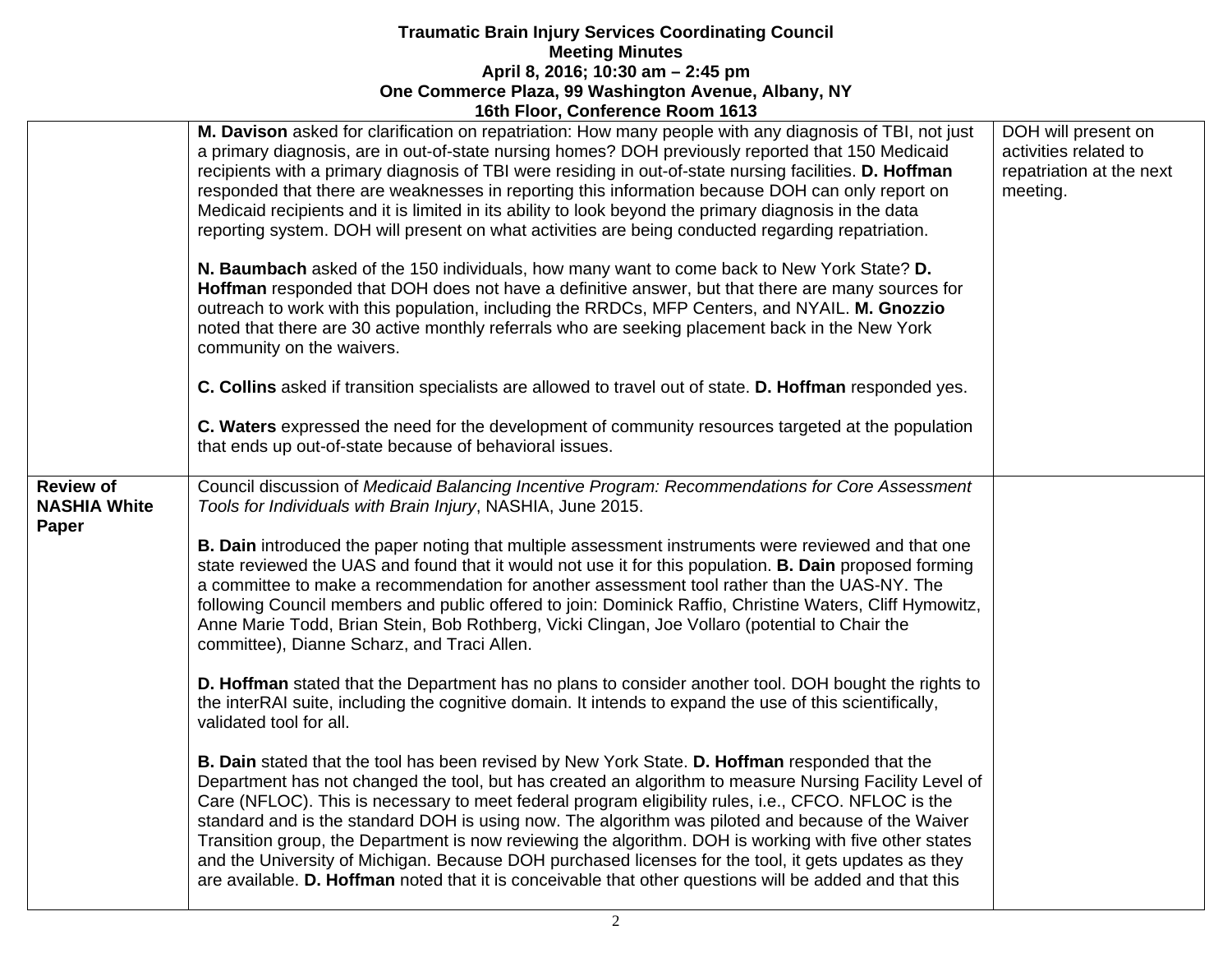| 16th Floor, Conference Room 1613 |                                                                                                                                                                                                                                                                                                                                              |                                                                    |
|----------------------------------|----------------------------------------------------------------------------------------------------------------------------------------------------------------------------------------------------------------------------------------------------------------------------------------------------------------------------------------------|--------------------------------------------------------------------|
|                                  | may alter the algorithm. This review of the UAS will be concluded prior to the transition to managed care<br>in January 2018.                                                                                                                                                                                                                |                                                                    |
|                                  | C. Hymowitz (member of the public) urged the TBISCC to continue to make recommendations to the<br>Department regarding an appropriate assessment tool.                                                                                                                                                                                       |                                                                    |
|                                  | <b>B. Dain</b> noted that 28 percent of individuals assessed using the UAS on the TBI waiver did not meet<br>NFLOC. M. Gnozzio cautioned that this information is now outdated and may not reflect an accurate<br>picture.                                                                                                                   |                                                                    |
|                                  | M. Davison suggested that the Department work with the TBISCC for expert consultation and review of<br>the tool. D. Hoffman noted that the Department is relying on the experts that have been hired for this<br>purpose and if there is a need for a change in the tool, it will affect all states utilizing the UAS, not just<br>New York. |                                                                    |
|                                  | B. Stein (member of the public) noted that the issue in question is the algorithm, which is not something<br>that interRAI is involved with. D. Hoffman noted that the Department is engaged in an iterative process.<br>DOH is first determining if the cognitive domain covers what is needed and then it can look at the<br>algorithm.    |                                                                    |
|                                  | M. Gnozzio noted that the issue is what can be done for the people who do not meet NFLOC and the<br>protections that will be in place for them. D. Hoffman noted that the Department wants an accurate tool,<br>not just a tool that covers the most people. We need to consider what to do for the individuals who are<br>not NFLOC.        |                                                                    |
|                                  | M. Davison asked the status of the review. D. Hoffman responded that the review will take months,<br>then it may go to the NYSDOH's Office of Quality & Patient Safety to review the algorithm. If the<br>algorithm is changed, there will need to be new trainings, etc. This could take several months to a year.                          |                                                                    |
|                                  | T. Allen (member of the public) asked what the Department was doing to ensure that the UAS will not<br>be approved in the TBI Waiver renewal. D. Hoffman responded that DOH is working on this issue.                                                                                                                                        |                                                                    |
|                                  | It was suggested to look at what is lacking from the UAS and not just look for another tool to replace it.                                                                                                                                                                                                                                   |                                                                    |
|                                  | B. Dain asked who at the University of Michigan is reviewing the tool. D. Hoffman responded that they<br>are academicians and experts involved in long term care for over 30 years. They work from literature<br>reviews, focus groups, key informant interviews and convene groups of experts in TBI, dementia, etc.                        |                                                                    |
|                                  | N. Baumbach asked what services are available to people who do not meet NFLOC and if the group<br>should focus on this population. B. Dain stated that TBISCC is working on forming a concussion<br>subcommittee and finding someone to chair it. N. Baumbach noted that there are around 3,000 people                                       | Announcement at the<br>next TBISCC meeting<br>regarding Concussion |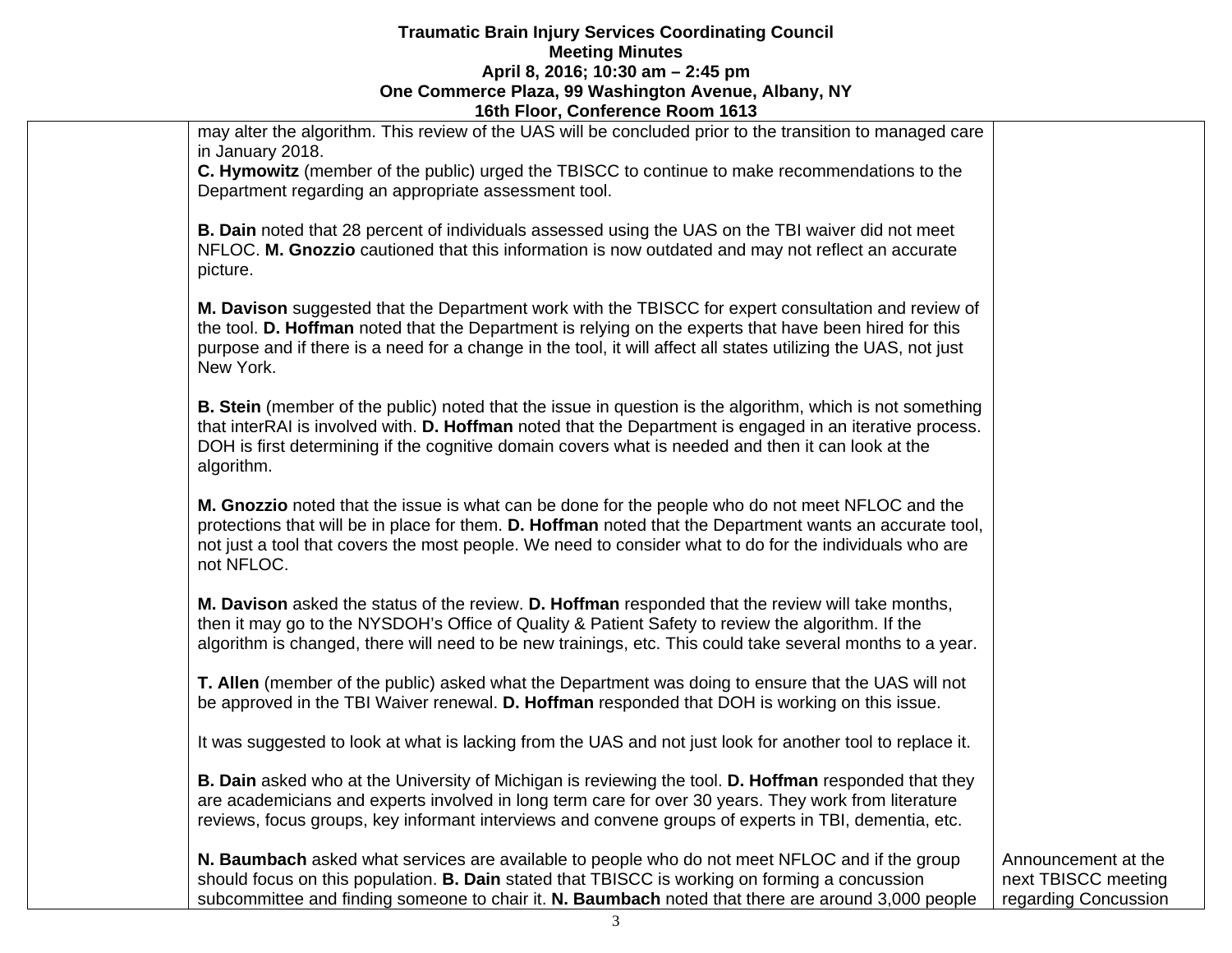|                                                                             | on the waiver and asked what services are people receiving who are not on the waiver. D. Raffio<br>responded that they get piecemeal care and coverage.                                                                                                                                                                                                                                                                                                                                                                                                                                                                                                                                                                                                                                                                                                                                    | Subcommittee and a<br>speaker to address<br>individuals who moved to<br>managed care |
|-----------------------------------------------------------------------------|--------------------------------------------------------------------------------------------------------------------------------------------------------------------------------------------------------------------------------------------------------------------------------------------------------------------------------------------------------------------------------------------------------------------------------------------------------------------------------------------------------------------------------------------------------------------------------------------------------------------------------------------------------------------------------------------------------------------------------------------------------------------------------------------------------------------------------------------------------------------------------------------|--------------------------------------------------------------------------------------|
| <b>Advocacy Issues</b><br>presented by C.<br>Waters and A.<br><b>Prizio</b> | Christine Waters (Disability Rights New York) and Adam Prizio (Center for Disability Rights New York)<br>presented on brain Injury advocacy activities.<br>C. Waters discussed the Assembly Health Committee hearing chaired by Assembly Member Richard                                                                                                                                                                                                                                                                                                                                                                                                                                                                                                                                                                                                                                    |                                                                                      |
|                                                                             | Gottfried. The hearing included active dialogue with various stakeholders, family, and representatives<br>across the state.                                                                                                                                                                                                                                                                                                                                                                                                                                                                                                                                                                                                                                                                                                                                                                |                                                                                      |
|                                                                             | A. Prizio noted that advocates worked closely with Assembly Member Gottfried's staff on the budget<br>language. The result of this effort was the delay in the transition of the waivers into managed care,<br>slowing of the "aggressive" timeline, and the requirement for "substantially comparable" services. One<br>issue was the role of service coordinators. The budget language does not maintain the 17:1 ratio for<br>Service Coordinators, but does say that comparable services must be in place. With the extra year<br>before transition, outstanding issues can be addressed including serious incident reporting,<br>assessments (UAS), incentives to institutionalize individuals created by capitation payments, and the<br>effect of the transition process on providers. A clear plan can be created. A. Prizio encouraged DOH to<br>make the transition plan public. | A. Prizio will email B.<br><b>Dain</b> with<br>recommendations.                      |
|                                                                             | A representative from BIANYS asked if the draft plan will be released as requested. D. Hoffman<br>responded that the plan will be released for comment on the public register, the website<br>(http://www.health.ny.gov/health_care/medicaid/redesign/mrt90/), and DOH will take email responses at<br>waivertransition@health.ny.gov.                                                                                                                                                                                                                                                                                                                                                                                                                                                                                                                                                     |                                                                                      |
|                                                                             | E. Reardon (member of the public, BIANYS) asked if the Transition Workgroup will continue to meet.<br>D. Hoffman responded that Phase 2 meetings will commence at the conclusion of the public comment<br>period. Advocacy is an important part of this process and the Department appreciates the work being<br>done by the different groups involved in the transition process.                                                                                                                                                                                                                                                                                                                                                                                                                                                                                                          |                                                                                      |
|                                                                             | D. Lajdecki (OMH) expressed concern regarding the capitation rates across various agencies. A.<br>Prizio noted the need for a community rate cell to override the incentive to place people in nursing<br>homes. D. Hoffman noted the Department shares the concern of providers and reiterated that DOH<br>intends to require a two-year contract between managed care plans and current waiver providers.                                                                                                                                                                                                                                                                                                                                                                                                                                                                                |                                                                                      |
|                                                                             | C. Waters expressed concern about resource development.                                                                                                                                                                                                                                                                                                                                                                                                                                                                                                                                                                                                                                                                                                                                                                                                                                    |                                                                                      |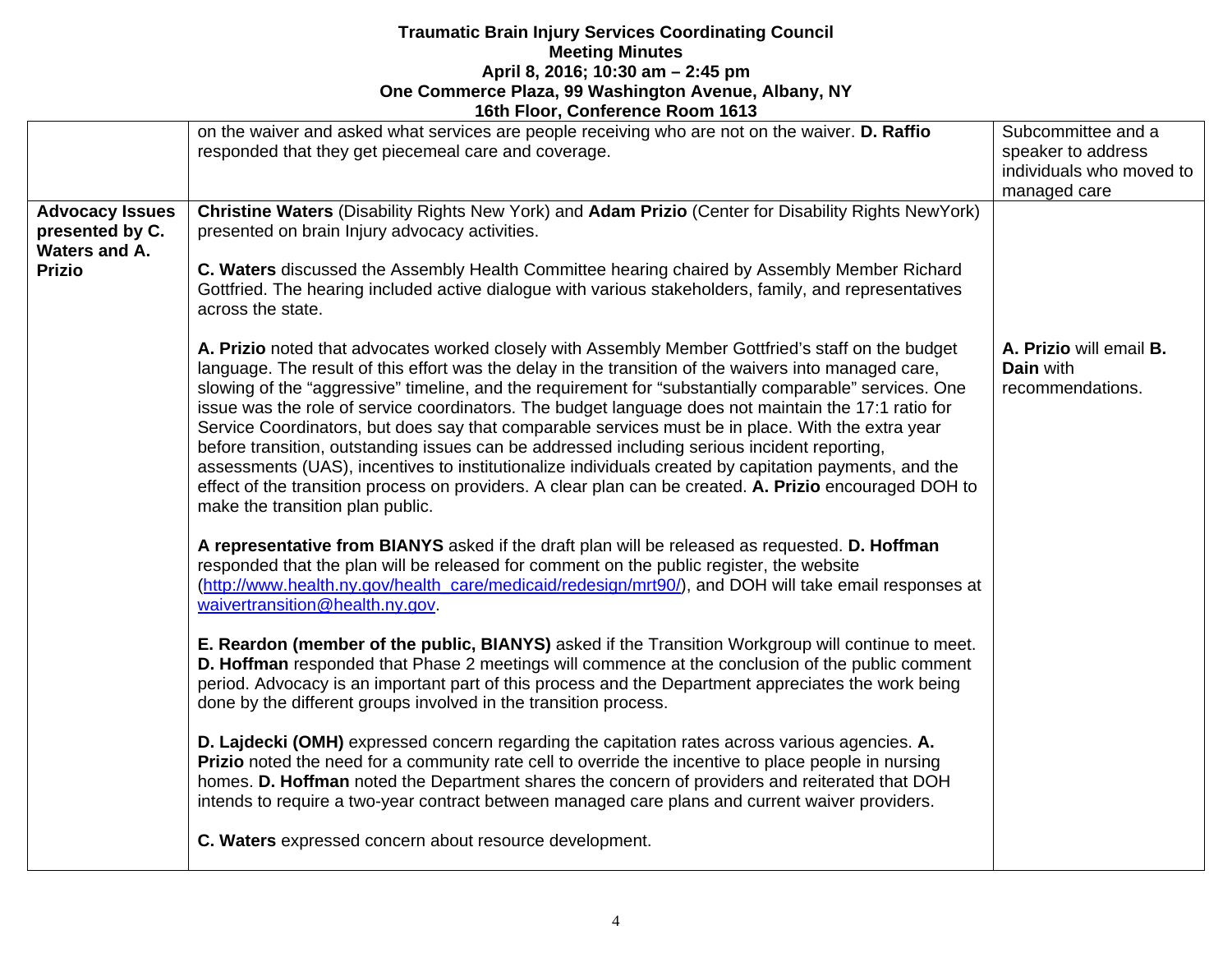| <b>Break for lunch</b><br>until 12:40 pm |                                                                                                                                                                                                                                                                                                                                                                                                                                                                                                                                                                                                                                                                                                                                                                                                         |                                                                                                                  |
|------------------------------------------|---------------------------------------------------------------------------------------------------------------------------------------------------------------------------------------------------------------------------------------------------------------------------------------------------------------------------------------------------------------------------------------------------------------------------------------------------------------------------------------------------------------------------------------------------------------------------------------------------------------------------------------------------------------------------------------------------------------------------------------------------------------------------------------------------------|------------------------------------------------------------------------------------------------------------------|
| <b>BIANYS</b><br><b>Presentation</b>     | Lois Tannenbaum, President of BIANYS, spoke via phone regarding activities of the organization<br>including the successful efforts to delay the transition of the waivers into managed care, prompt review<br>of the assessment tool, and the opening of a brain injury center six months ago. L. Tannenbaum noted<br>that she is not be seeking re-election as the President of the BIANYS Board of Directors, although she<br>will continue to serve in another capacity. B. Dain will be the new president.<br>Eileen Reardon (BIANYS) presented a powerpoint of BIANYS organizational activities and updates<br>including advocacy events in Washington, D.C., Brain Injury Awareness Month, Blue Jeans for Brain<br>Injury, and upcoming trainings for certification as a Brain Injury Specialist. |                                                                                                                  |
| <b>DOH Update -</b><br><b>HRSA Grant</b> | D. Hoffman - In the last year, there have been two episodes of the Public Health Live related to<br>Traumatic Brain Injury. Both episodes can count towards continuing education credits for doctors,<br>nurses, social workers, etc., and were viewed and very well received throughout the country.                                                                                                                                                                                                                                                                                                                                                                                                                                                                                                   | DOH will send the<br>website link of two Public<br>Health Live episodes<br>related to Traumatic<br>Brain Injury. |
| <b>Public Comment</b>                    | Bob Rothberg (member of the public, father of TBI survivor) spoke of concerns with the transition of<br>the waivers into managed care, including the lack of notification to participants and the potential for<br>individuals to lose services after the transition. He spoke of issues with the UAS, including the amount<br>of time and money it takes to administer the assessment and the concern that assessors cannot enter<br>comments into the assessment. He urged DOH to come and meet with individuals with brain injuries to<br>understand what they deal with.                                                                                                                                                                                                                            |                                                                                                                  |
|                                          | Cliff Hymowitz (member of the public) shared his experiences on the waiver, including difficulty in<br>accessing waiver services he is eligible for, issues with an environmental modification that was done<br>incorrectly two times, and problems he has with operation of the waiver and interacting with the RRDC.                                                                                                                                                                                                                                                                                                                                                                                                                                                                                  |                                                                                                                  |
|                                          | Ann Marie Todd (member of the public) spoke about issues she experienced as a result of multiple<br>assessments using the UAS. She spoke about the need for nurses to be comprehensively trained in<br>cognitive issues prior to administering the UAS and that there is no space for comments to be entered<br>on the UAS tool. She raised concern that the UAS asks about behaviors that occurred within the past<br>three days which is not sufficient for individuals with brain injuries. The Department should find another<br>tool and provide comprehensive education to assessors.                                                                                                                                                                                                             |                                                                                                                  |